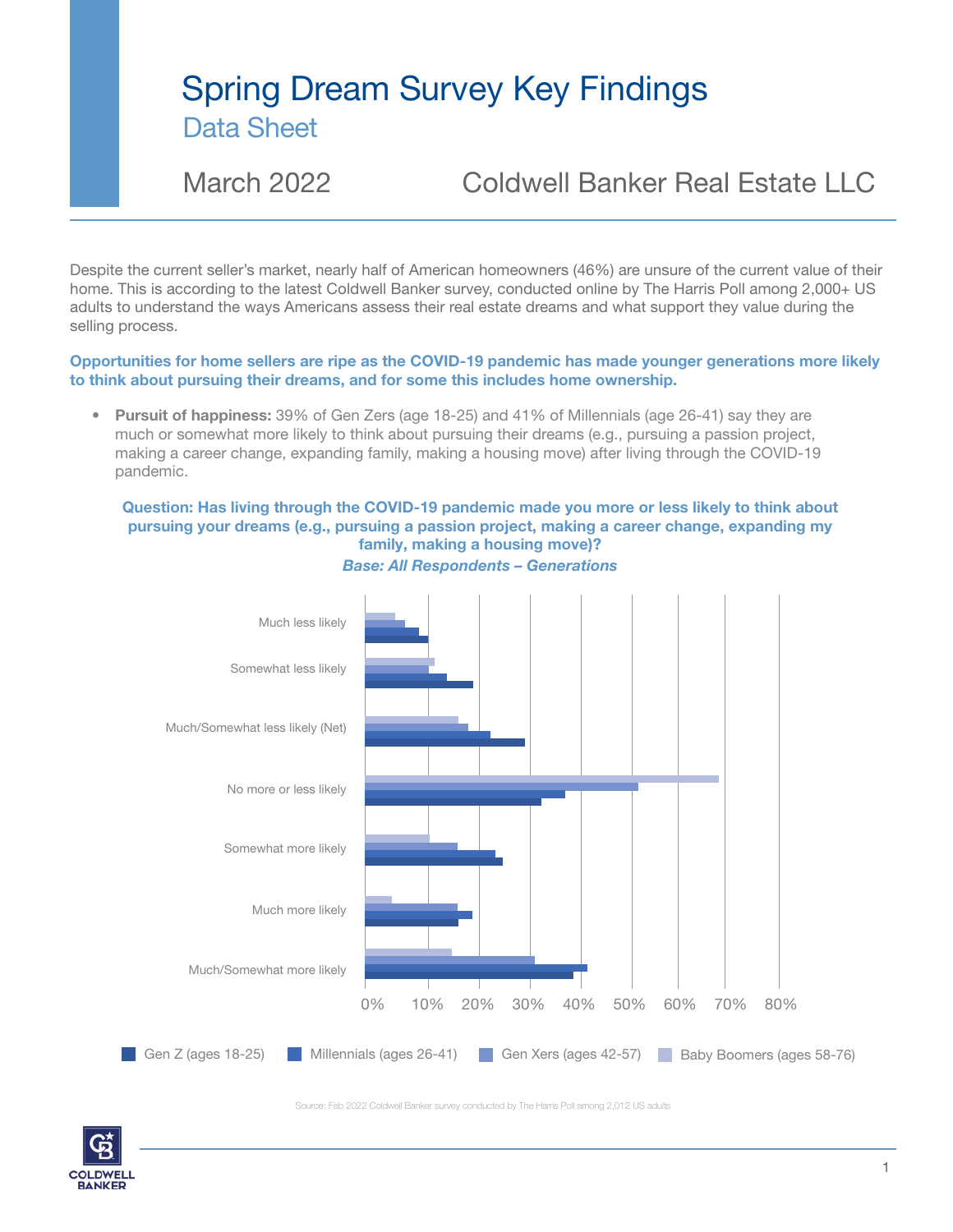March 2022 Coldwell Banker Real Estate LLC

- Dreaming about everywhere: Not all Americans agree on what the ideal dream home looks like. Top dream home locations include:
	- A home in a location with warm weather (33%)
	- A home in the suburbs with ample space (28%)
	- A home remote and off the beaten path with a large plot of land (25%)

### Question: Which of the following best describes your dream home location? *Base: All Respondents*



Source: Feb 2022 Coldwell Banker survey conducted by The Harris Poll among 2,012 US adults

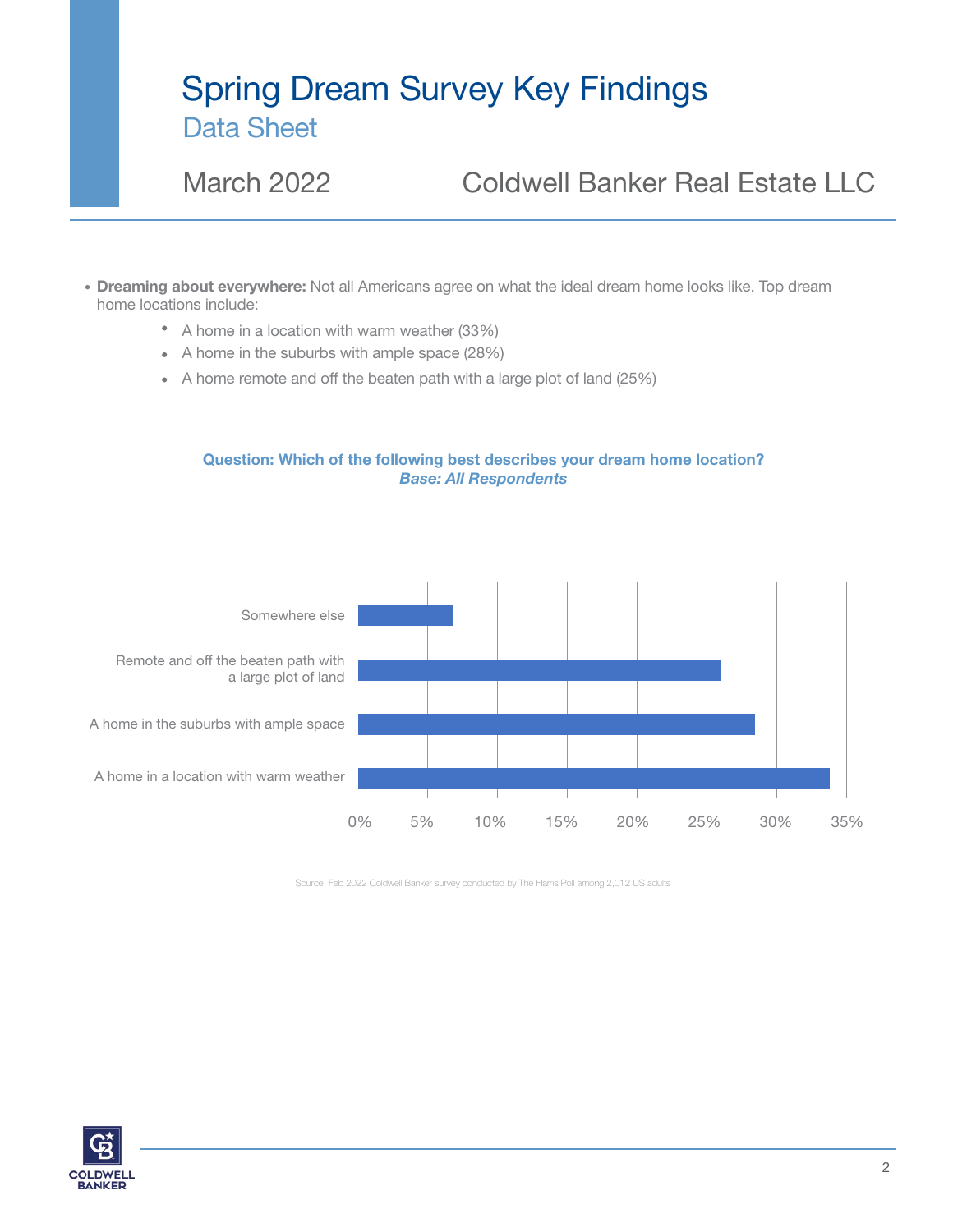March 2022 Coldwell Banker Real Estate LLC

#### Americans need help selling and finding their dream home.

- Driving blindly: Nearly half (46%) of American homeowners say they are unsure of the current value of their home. That number increases to 52% among Gen Z homeowners and 54% among Millennial homeowners.
- Still searching for the one: Sellers still have the upper hand as two thirds (67%) of Americans have not yet found their dream home. That proportion is even higher among Gen Z (72%) and Millennials (75%).
- Location, Location, Lifestyle: When it comes to home, more than 4 in 5 Americans (87%) say it is important to them that the location of their home (rural, suburban or urban) aligns with their lifestyle.

#### Question: How much do you agree or disagree with the following statements? *Base: Variable (Agreed with Statements)*



1,309 are homeowners

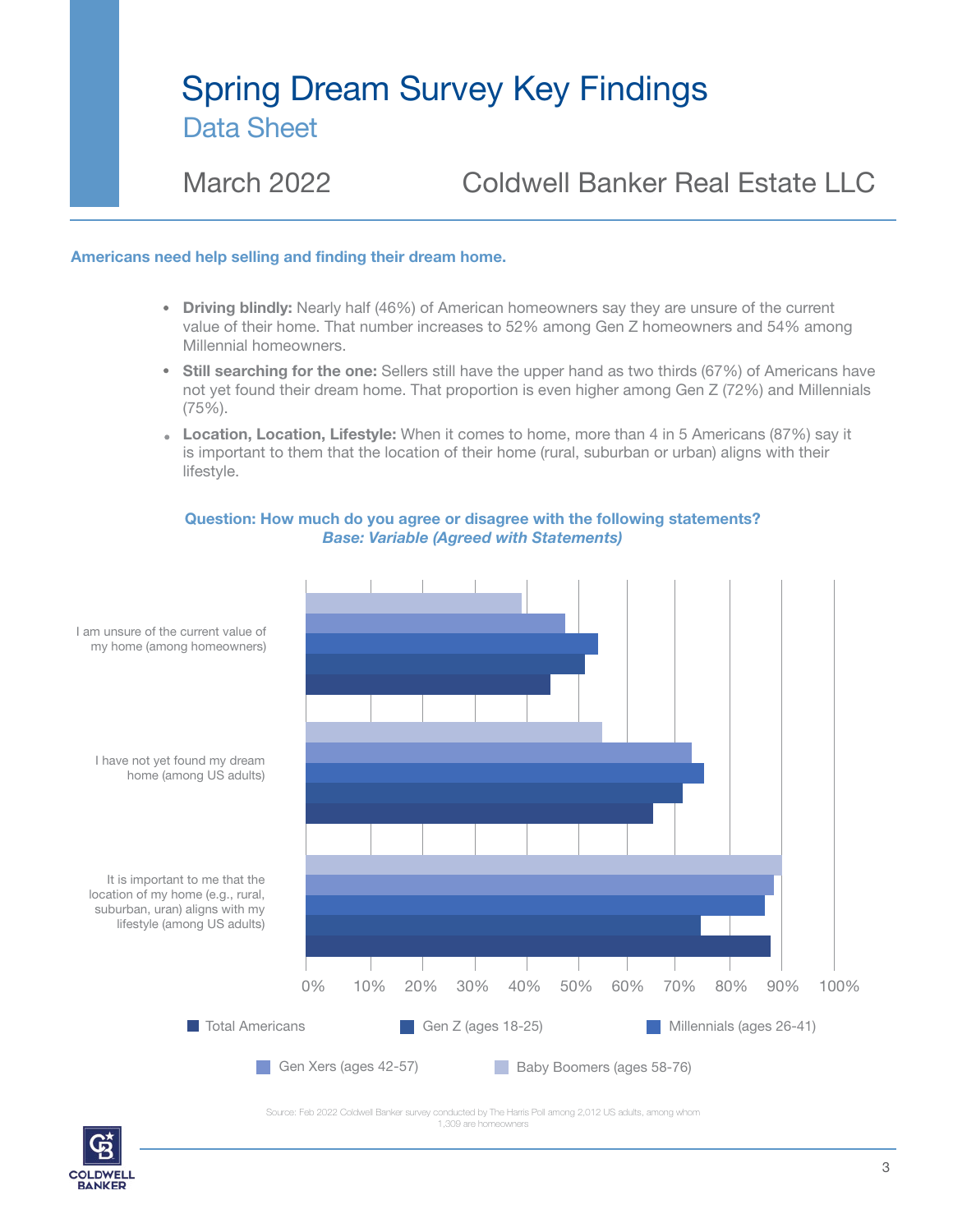March 2022 Coldwell Banker Real Estate LLC

#### Many Americans use home price estimate calculator tools as a first step for selling a home.

• Online shopping: More than a third of Americans (35%) would go to a real estate website with a home price estimate calculator tool as their first step to sell their home if they were looking to sell, and younger Americans are more likely to take this as a first step versus using a real estate agent. If they were looking to sell a home, more Gen Z (ages 18-25) and Millennials (ages 26-41) would go to a real estate website with a home price estimate calculator tool as their first step to sell their home (44% and 43%) versus contacting a real estate agent directly (30% and 35%).

#### But when it comes to selling a home, agents are still key.

License to sell: Nearly half (45%) of Americans say if they were going to sell a home, contacting a licensed real estate agent directly would be their first step.



### Question: If you were going to sell a home, which of the following would be your first step to put your home up for sale?

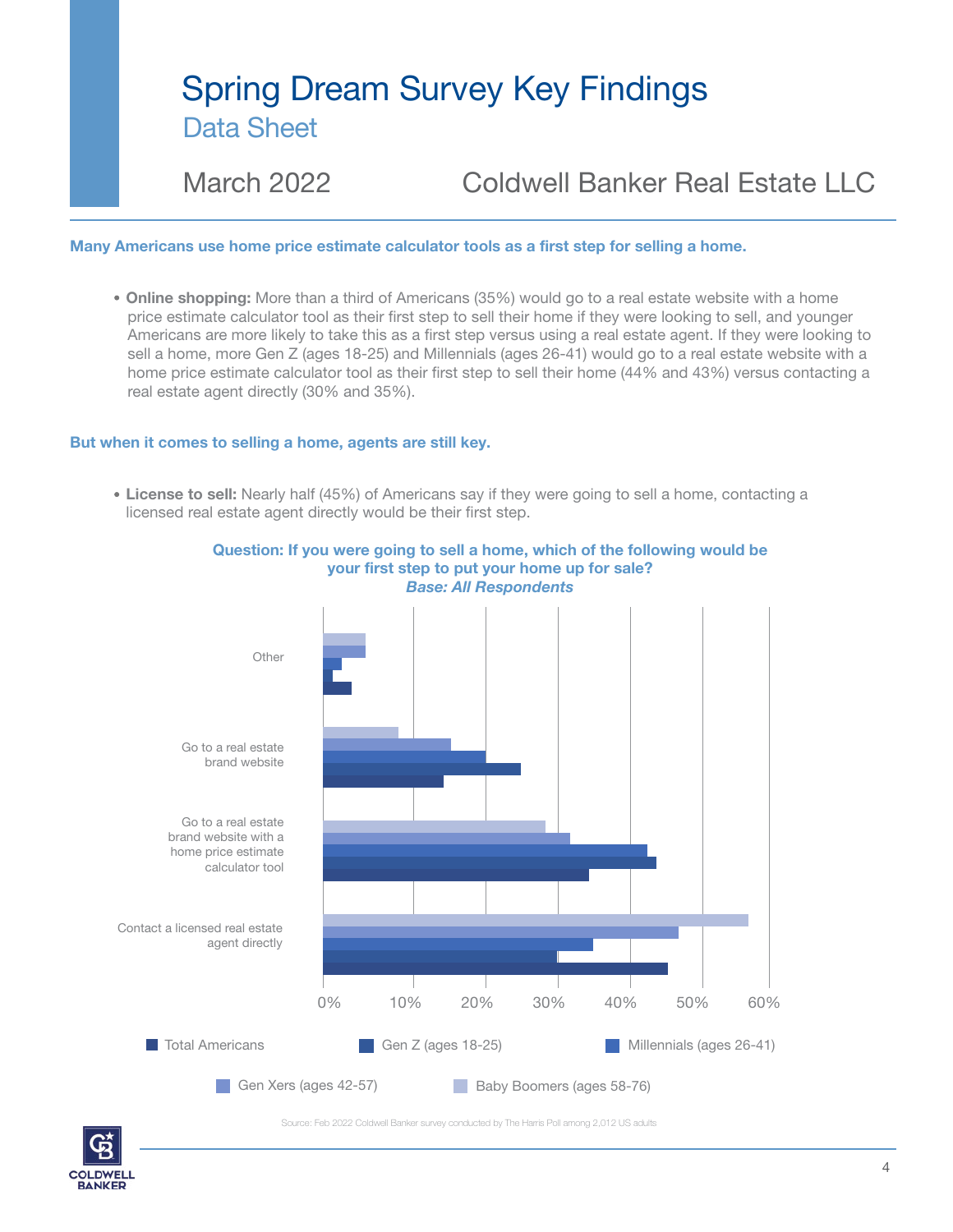March 2022 Coldwell Banker Real Estate LLC

### The "Great Resignation" continues to impact home.

Employed Americans are increasingly willing to take a pay cut or accept a new job with a lower salary in order to move to a more affordable location: The percentage of those willing rose from 41% in October 2021 to 46% in February 2022. A significant increase (21% change) was seen among employed males aged 18-34 (53% to 64%).

#### Question: Would you be willing to take a pay cut or accept a new job with a lower salary in order to move to a more affordable location? *Base: Employed*







 Getting out of town: Of American homeowners who plan to sell their home in the future, 44% plan to move to a different city or state. That proportion increases to 58% among Gen Z and 54% among Millennial homeowners who plan to sell.

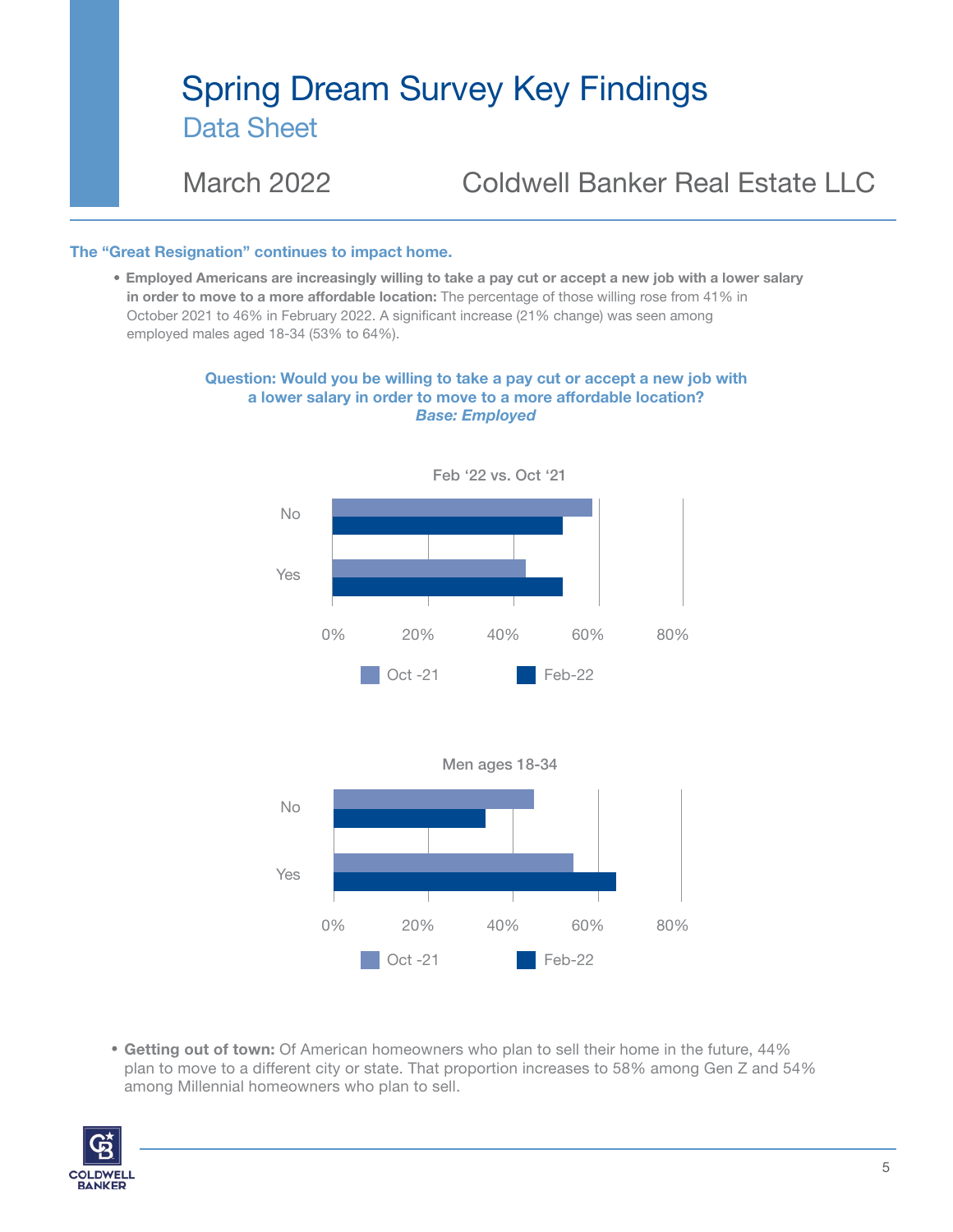March 2022 Coldwell Banker Real Estate LLC

Question: You mentioned you plan to sell your home in the future. Where do you plan to move to after you sell? *Base: Homeowners Who Plan to Sell Their Home in The Future*



Source: Feb 2022 Coldwell Banker survey conducted by The Harris Poll among 1,072 employed US adults, Oct<br>2021 Coldwell Banker survey conducted by The Harris Poll among 985 employed US adults